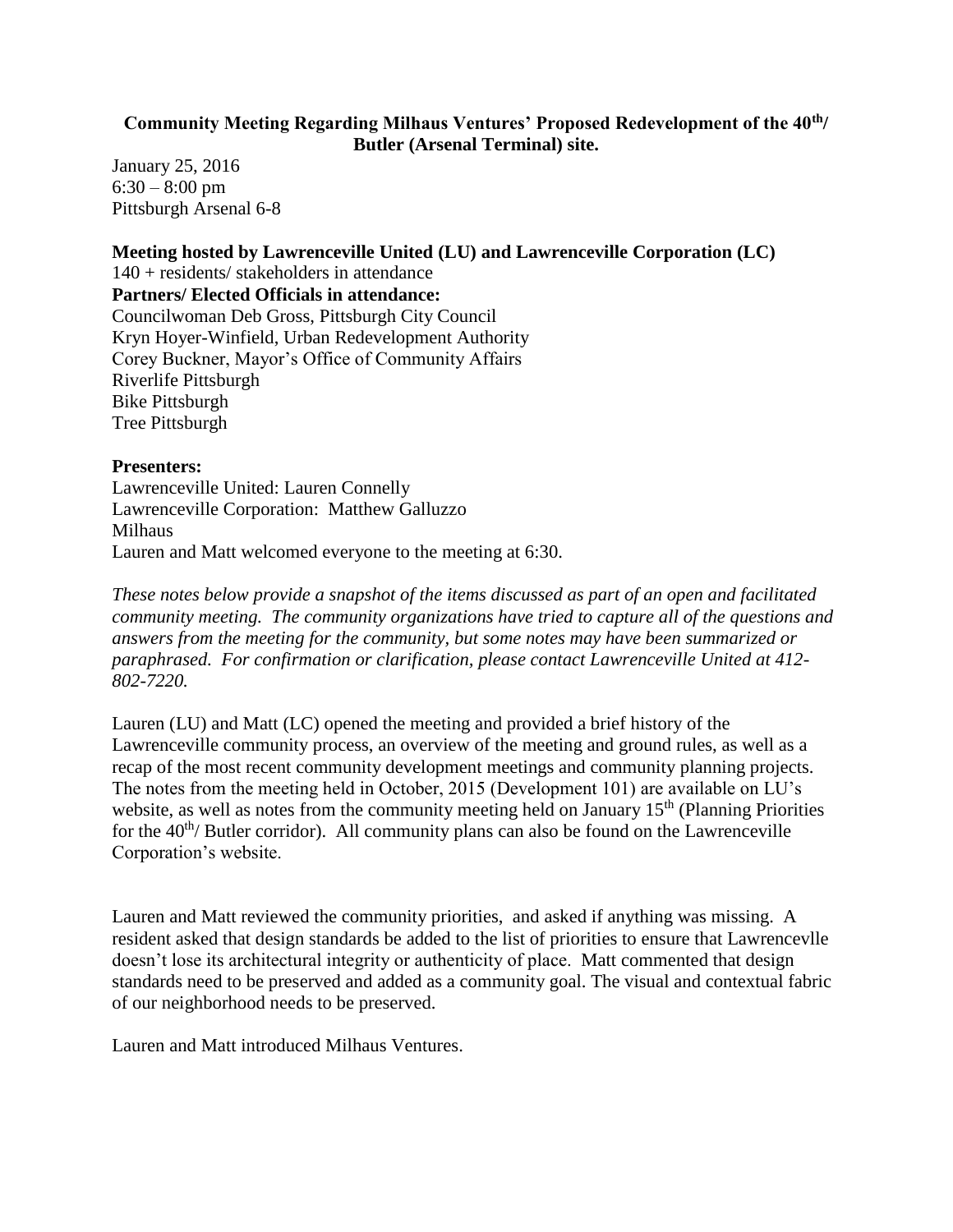Kevin McKeegan, real estate attorney for Milhaus Ventures introduced the project and provided some background on the project and the current status of the project. He provided an explanation of the variances/ special exceptions that they will seek on March 3rd at the Zoning Board of Adjustments. He stressed that the site is in urban industrial zoning and that multi-family zoning is a special exception granted by the Zoning Board Authority after a public hearing. The group will also be pursuing height variances for the site.

Kevin introduced Jourdan Woodruff from Millhaus Ventures.

Jordan presented the overview and background of Milhaus. Milhaus started 5 years ago in Indianapolis. It currently operates in 8 markets. They opened the Pittsburgh Milhaus office in August 2014 to find a site and project in Pittsburgh.

Shawn Kichline was introduced and presented on the history of the 40<sup>th</sup>/ Butler site and Milhaus' interest and involvement in the site and the neighborhood. He talked about creating public spaces and a public plaza. He stressed their willingness and desire to save the historic remnants of the site.

Rob Dower, an architect with Strada, presented the details of the plan. Parking provided as part of the proposed plan for apartments for Phase 1 is above the required minimum. The project includes a four story mixed use building along Butler St. with recessed parallel parking along Butler St. The trees, wall, and public parking along 39<sup>th</sup> Street will all remain.

They plan to build two to three story row homes along 39<sup>th</sup> Street and want these to match the homes across the street. There will be a four story building along 40<sup>th</sup> and Butler Streets and a five story building in the interior of the site.

The site slopes about 20 feet from Butler Street to the railroad tracks. Each consecutive building is set about 5 to10 feet lower than building to the south of it.

The first phase has roughly 235 units and all of the retail for the entire project. The retail space totals about 20,000 square feet.

Milhaus is attempting to create a non-homogenous style with their design. They have made an effort to break down massing along Butler and reference the variety of history along Butler Street.

Cindy Jampole from Trans Associates presented traffic plans.

Road improvements to Butler Street are planned. They are going to setback into sidewalk area to allow for on street parking. This will create ten new parking spaces along Butler. There will be no stop signs along 39thStreet, just one for cars exiting the development (and the entrance and exit into the site will be on  $39<sup>th</sup>$ ).

As the development progresses, things will get more complicated. The key feature will be the installation of a signal at 39th and Butler Streets (After Phase 1). They must improve the traffic signal timing at  $40^{th}$  and Butler Streets and lengthen the right turn lane along  $40^{th}$  Street. They are recommending right in/right out ONLY at Foster and 40<sup>th</sup>Streets.

Jourdan provided a meeting wrap up. She mentioned that the group is open to pursuing a connection of Willow Street under the bridge, the importance of public space, adding on-street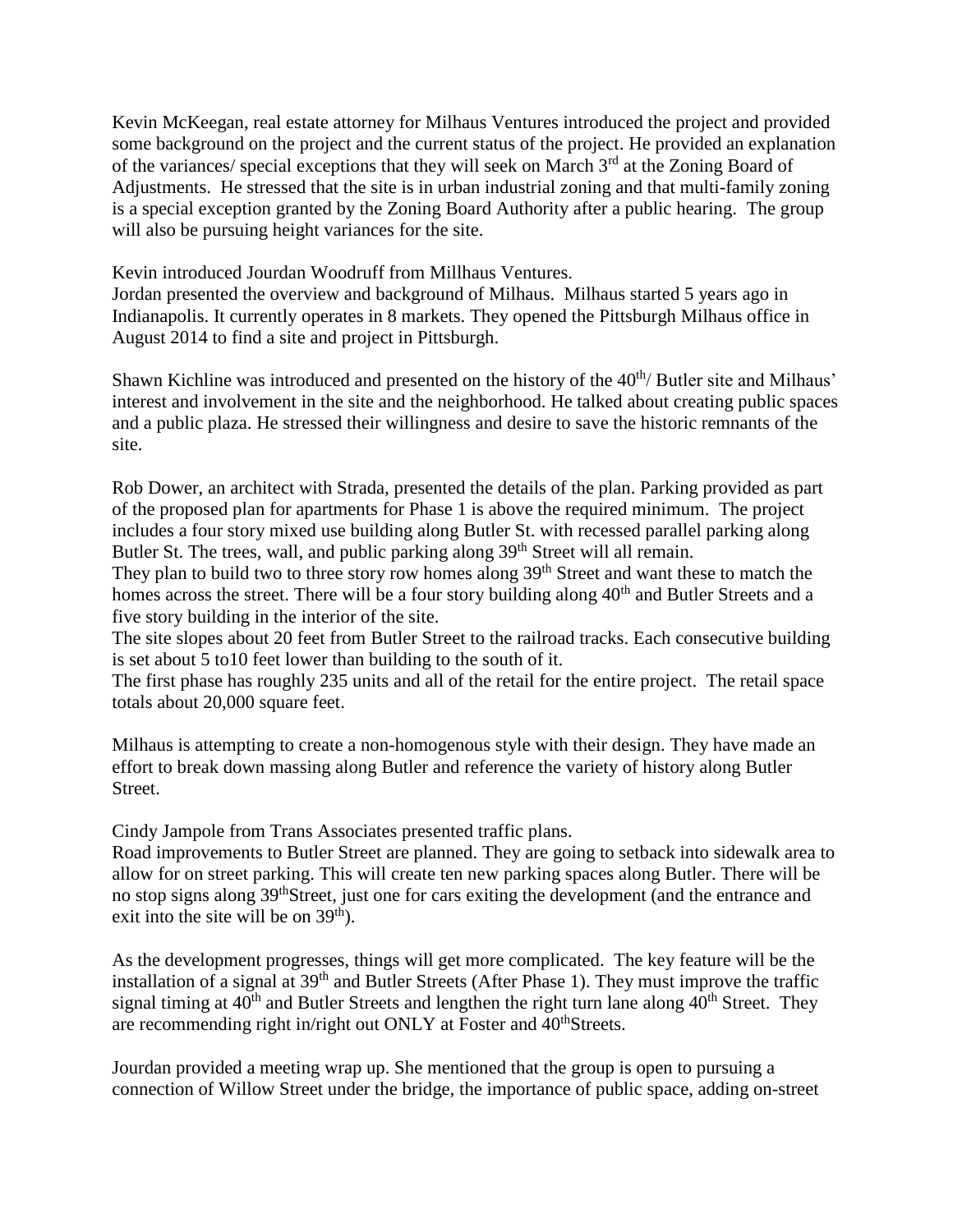parking to Butler Street, and the scale and massing of the development. She also mentioned the options of a circulator and large-scale parking solution – but noted that they will not be leading this charge but are supportive of the City and Lawrenceville pursuing.

# **Milhaus Development Project Q&A**

January 25, 2016

*Q: Resident: What are your standards for how long your buildings last? What are the building materials?*

A: Many products have five measures of sustainability. Many projects have bike sharing programs. They track the use of external materials and their combinations, such as glass, metal panel, stucco surreptitious material, and the majority of brick. Many of Milhaus's projects are built in urban core environments.

*Q: Business Owner and Resident: Can retail space here reflect the sweetness of Lawrenceville? Is this being taken into consideration while bringing additional retail into the area?We have hundreds of businesses and only 4-5 chains. The owners of businesses have chosen to invest here because they want to help to keep that local neighborhood fabric.* 

A: There is not a broker on board yet, so the exact leases and tenants are not currently known. Right now, the retail space only has five national chains. The plan is to incorporate what makes Lawrenceville. Milhaus plans to speak with local entrepreneurs and restaurateurs to maintain the local feel of businesses in the Lawrenceville area.

*Q: Lawrenceville Historical Society: Are there any specific plans regarding saving the 1866 Officer's Quarters?*

A: The plans for its preservation are in a later phase. There has been talk about making it an empty space, but there are no specifics yet.

*Q: Is there a plan to include the Stone Wharf Wall in the park design?*

A: Absolutely. The plan is to preserve it and incorporate it into the park.

*Q: Are you aware of what you may run into while digging in the area? The last excavation, in 1972, uncovered several live cannonballs. There may also be several old, underground sewage tunnels in the area. Could you let the community know if and where those things appear?*

A: Milhaus is working on a plan with the Pennsylvania Historical Museum Commission for how to deal with any artifacts they may find, what to do with them, and how to preserve them.

They have talked with the previous owner of the site about the cannonballs. There were several found the last time a building was constructed on the site. The Army Corps of Engineers dealt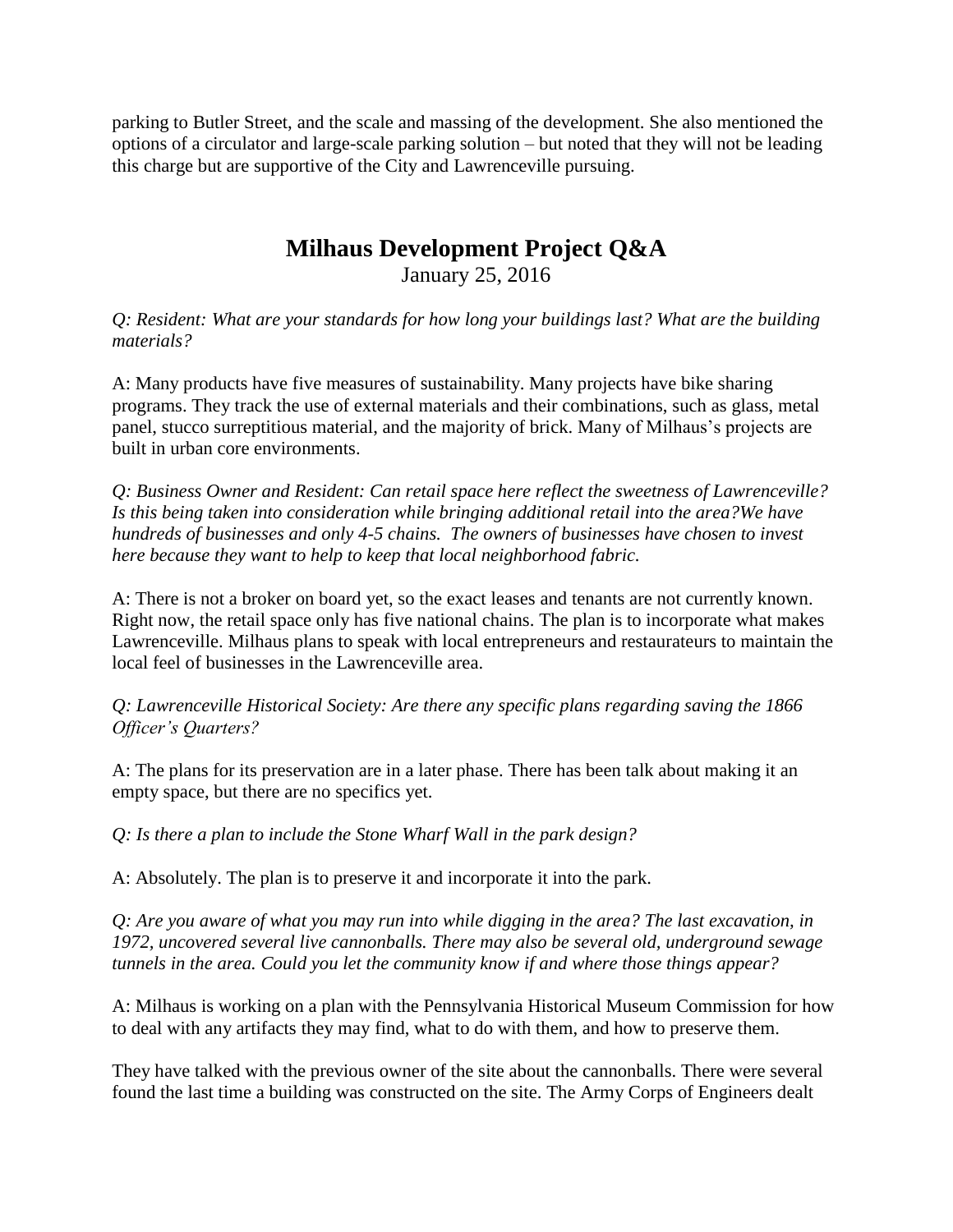with them. They have explored the area with various forms of radar. Two of the areas had large amounts of scrap metal, but no evidence of cannonballs. They are cognizant of the cannonballs for safety issues, and they keep an unexploded ordinance technician on-site.

*Comment: Resident: This project does not preserve Lawrenceville's history. The Arsenal Terminal Buildings are a part of that history, still employ people, and pay taxes. Also, the parking plan puts 500 parking spots in an area that currently has 625 units. It would accelerate the growing parking problem in the area.*

A: Milhaus completely respects and appreciates the site and those that work on it. Their position is that redevelopment is necessary for progress. For property tax concerns, the redevelopment will create a larger amount of taxes than the site does currently. They appreciate the comments about what is going on with the site currently as an employment base.

Phase one of the plan includes studying the parking in the area to see if it is adequate. If it is insufficient, more parking can be added in later phases.

## *Q: Resident: Where is the money coming from for this project and whose money is it?*

A: Milhaus is financing the project. Milhaus currently owns the property and has financed approximately \$1 billion of development over the last four years. They will finance a portion of it and use equity equal to about 30% of the property's value to cover the rest.

## *Q: Resident: Is there a plan to have a pedestrian or bike pathway through the project or under Willow street to more easily connect to the rest of the neighborhood?*

A: Matt, LC: On the drawing, one of the things Milhaus has is continuous site control from 39<sup>th</sup> to 40<sup>th</sup> Street. If you look at  $39<sup>th</sup> - 48<sup>th</sup>$ , you will see that a series of developers own the stretch along the railroad and the Lawrenceville Corporation has been working with them to identify a path to be used as the multi-modal pathway. Because the railroad company has pulled themselves out of using that rail line, many of the ownership groups along the area have looked into ceding a portion of that real estate for an 11 to 14 foot wide multi-modal pathway. The idea is to take what was thought of as the Green Boulevard in 2013, move that out of private property, and connect at least underneath the 40<sup>th</sup> Street Bridge. The hope is to connect all the way down to 48th Street. The next step is to get letters of intent from the relevant property owners and get a commitment from the county to move the DPW buildings underneath the bridge. Moving those buildings is one of the critical path items for this plan. Milhaus has committed support to including this as part of their plan. We need to work with the City to move the County DPW building to connect Willow.

*Q: Resident: Is the rent going to be affordable, especially for those who have lived in Lawrenceville for a very long time? How are you going to accommodate resident parking during the construction process? What are the effects of the machinery (i.e. vibrations) and how can you ensure the residents that everything will be safe for them?*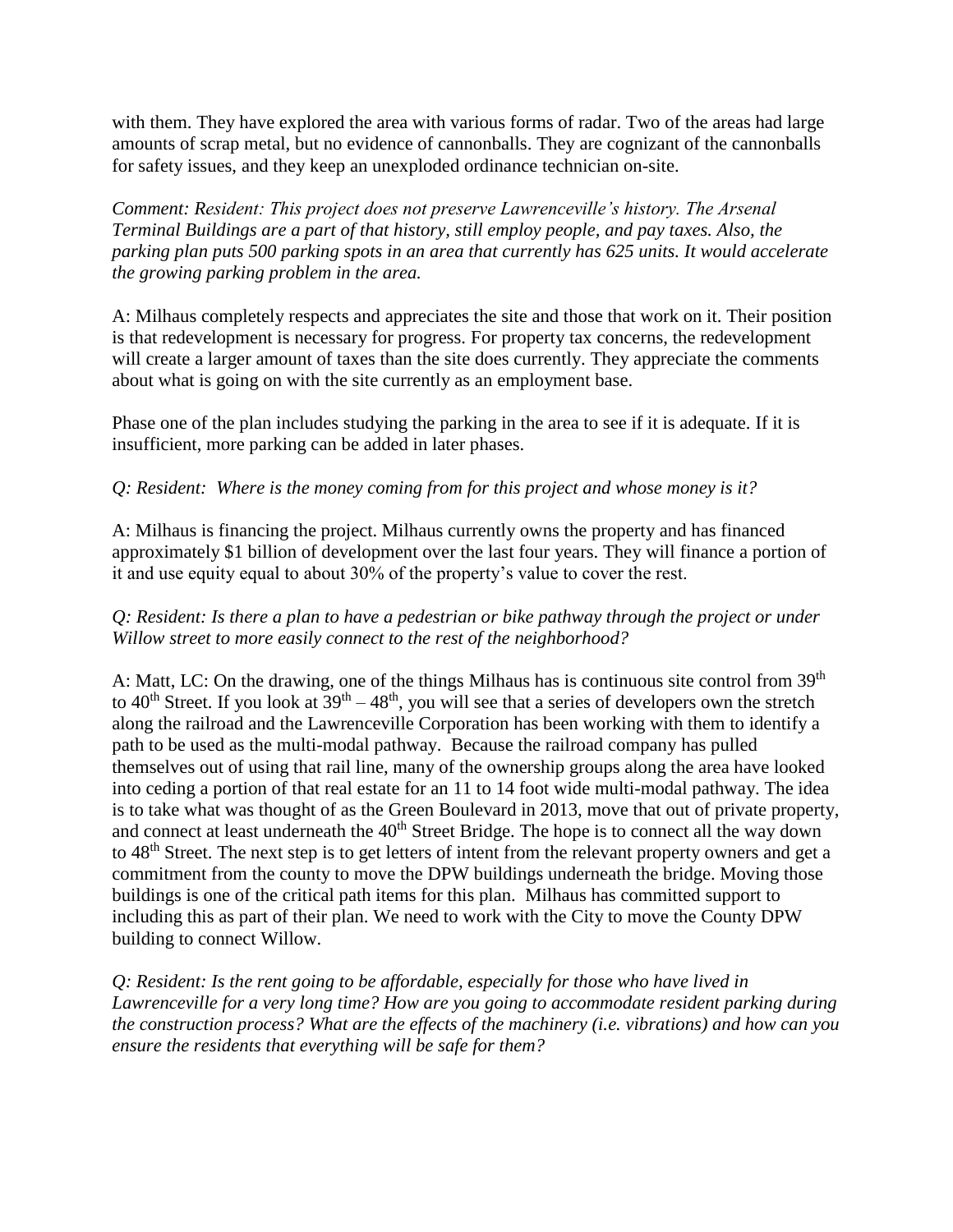A: There is a white space on the plan. As part of phase one, that will be coming down, so there will be a large area for parking. Construction crews will be parking in the back of the site, close to where Stormwater Management is, so hopefully it will not affect any of the current residents.

Regarding resident safety, they've selected RYCON, based in the Strip District, as the contractor. Both they and RYCON are aware of and take care to respect the residents when building in urban areas.

Milhaus is still determining what the rates will be for the property. They are market rate developers not affordability developers. There are no current residential components to the site, and the price pressure has increased as the market demand has increased. Bringing residential to the site should relieve some of that pressure due to increased supply. Overall the prices will be competitive with what is in the Pittsburgh area.

## *Q: Are there plans to include a grocery store?*

A: Milhaus has talked to multiple grocery stores about coming to the site, so the idea is not dead, but it is not currently part of the plan.

*Q: 10th Ward resident: With the proposal of a stop light at 39th and Butler, has there been any consideration for how that will affect traffic at 39th and Penn?*

A: The stop light is part of a later stage of development and hasn't been analyzed at this time. They have to go back to the city with each stage of development, so those kinds of issues should come up as they move through the phases.

## *Q: What kind of retail will be on the site? Will the UPMC St. Margaret's Health Center and Rite Aid remain?*

A: The Rite Aid and UPMC will definitely stay. There have been discussions to move them to more urban buildings on the site. However, for this stage of the project they are staying where they are. The vision for the rest of the retail is local, entrepreneurial, restaurants, and retail.

Milhaus has done several other projects developing in urban core spaces. In several previous projects they have included major health providers, as well as tech coding academies as well as local art galleries. It is important to them to bring those kinds of retail to the forefront.

## *Q: Resident: What stage is Milhaus in regarding talking with the current tenants on the site?*

A: They have been in communication with the tenants affected by stage one for a long time. Most of the current tenants have found new locations. The rest are unknowns. They will be accommodated on the site for as long as possible. Milhaus owns the property currently occupied by the Lawrenceville Industrial Park. Scott Electric has been relocated, and the other tenants have been notified as to the timing. Phase one would go from Butler towards the river and wrap on  $40<sup>th</sup>$ , so depending on where they are in the space, the tenants have been given a timeline of what to expect in terms of relocation.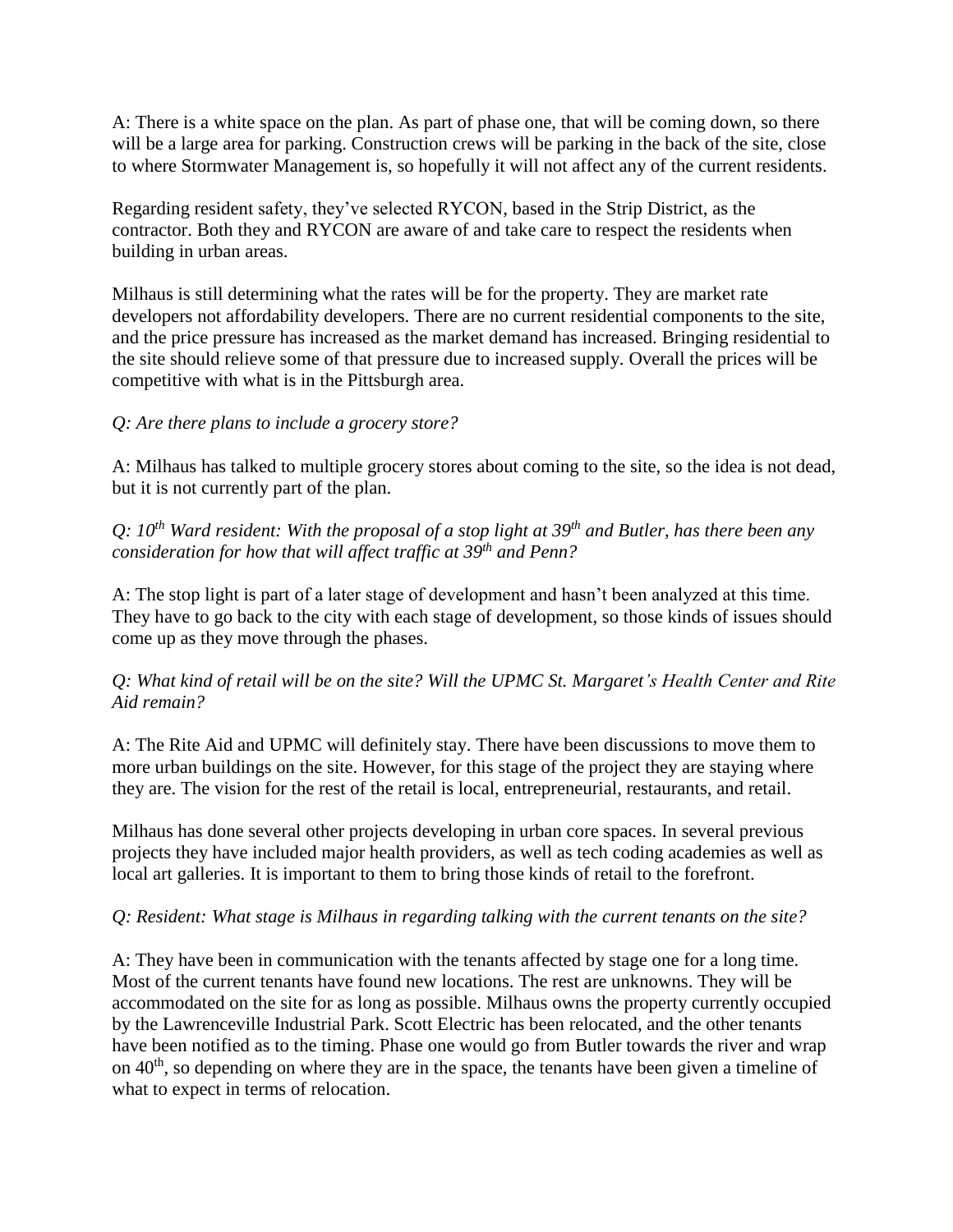*Q: Resident: The project is titled Arsenal Terminal right now. Are you committed to that name or is it possible that it could change?*

A: The name right now is a place holder. They don't know what the name would be. The marketing team is working on it. Arsenal Terminal Building is identifiable as a name for the residents and the city, so they are using it for now.

*Q: Resident 10th Ward: What makes you confident that with all of the competing development in Lawrenceville and nearby areas that everything in the development will fill up and still be neighborhood friendly? Can you define what market rate is and what the actual numbers might be? I don't know who can afford these prices. As an employee of UPMC with student loans, I can't afford \$1400/ month.* 

A: One of the interesting things about Pittsburgh is that overall job growth is fairly flat, but the types of jobs have changed tremendously. Also there has been a relative growth of new multifamily projects in the urban core of Pittsburgh.

The rents are starting at \$1000 (microunits). The influx of projects is definitely a concern, but it is something they have been monitoring since entering the market. There is a lot of pent up demand, not just in Lawrenceville, but it the city proper. Because they are implementing in phases, they will have the ability to change their plans as the market changes.

Pittsburgh has done a good job of attracting highly educated people for tech jobs, not just from local universities, but from around the country. They also expect to use a portion of their units for empty nesters who would prefer to move from the suburbs into a more urban lifestyle where everything is within walking distance. The costs of recent graduates, such as student loans, have been factored into their analysis.

#### *Q: Resident: What is the timeline of the different phases? With the interim planning overlay in district 5, how would that affect plans if it is approved by city council?*

A: They already comply with the regulation from the interim planning overlay district. After finishing the zoning process, each phase of the plan must pass the planning commission who would check to ensure that each phase is in compliance with the overlay district. They don't anticipate a problem.

They hope to start construction in June 2016, with demolition and abatement shortly before that. The delivery of the first units would be in late summer-fall of 2017. There is no set timeline for phase two, because it is market driven, but the plan is for phase two to begin after phase one has delivered.

#### *Q: When do you project phase four to be completed?*

A: Potentially 2019 or 2020. However, those dates are far from certain at this point. Rite Aid is part of phase four, and due to their long term lease there is a lot of flexibility.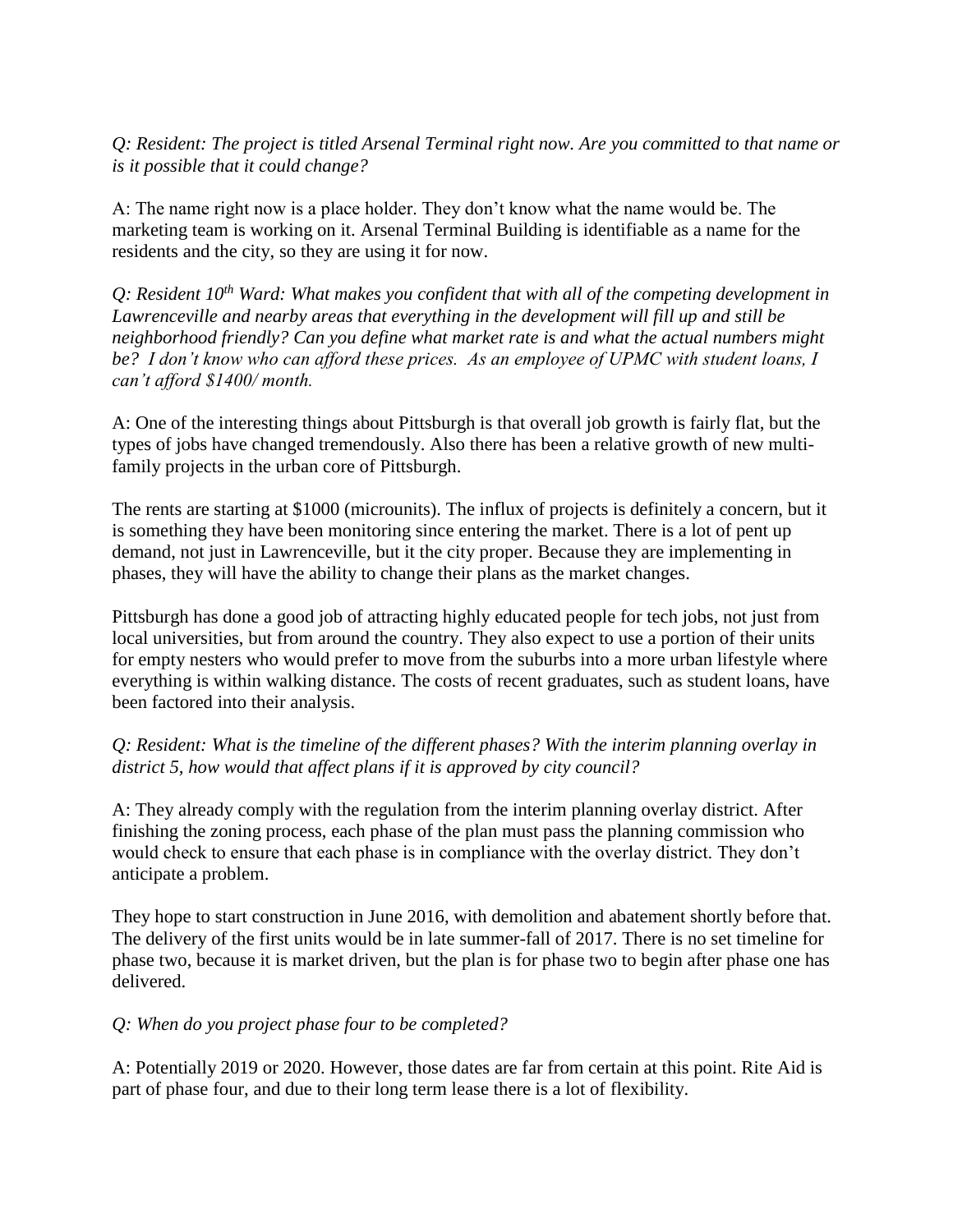*Comment: Resident: Please be sure to take the comments and concerns of the Lawrenceville community seriously. The success of the project will be ensured with a strong backing by community members. You know what the community's priorities are and I don't see them in the plan. Where are the affordable units?* 

*Q: Resident: Affordability is a very important issue. The mix of people that can stay in the neighborhood is one of the things that makes it attractive to builders and developers, such as Milhaus.*

*A five story building would be the tallest in Lawrenceville. Have there been sunlight studies to see how this would affect the area?*

A: The ordinance allows a height limit of either 60 feet or four stories. The building in the first quadrant will be under 60 feet, but it has an extra story due to its unique architecture. The extra story is allowed through a special sanction from the zoning board.

The zoning district has a floor area ratio of 3:1, meaning they can have 3 times the plot size of floor area. The project currently has a ratio of 1.8:1.

We will explore affordable housing in future phases.

*Q:Resident: Do you see Milhaus setting aside at least some of the units in the development as affordable housing?*

A: For phase one, everything will be at market rate, but they recognize it as a big issue in the community and it is something they will explore for later phases.

*Q:Resident: How did you arrive at the 0.8 cars/unit parking ratio? Will there be solid plans to include a parking structure with the project?*

A: They have responded to pressure from the city to push the parking ratio down from its original 1:1. More parking will be added potentially with each phase as needed.

Milhaus has allowed the city and community to plan a potential parking structure on their site. Any structure would be designed to accommodate parking for different times of the day, i.e. night time parking for resident, day time parking for teachers. They would like to avoid a situation where everyone has their own facility for their own users. The total parking deficit for the development projects in the area is 910 spaces. A parking structure would alleviate some, but not all of that pressure. The key is that we need to find a way to finance the construction of the parking garage. There are multiple ways to fund these things, but we need political will, willing developers, and committed community orgs. The city has to find a way to finance that structure, either through taxes to finance it or issuing bonds. It is not a guarantee at this point and some factors are out of their control, but this is the best apparent plan right now.

*Q: What can residents do to help make it happen?*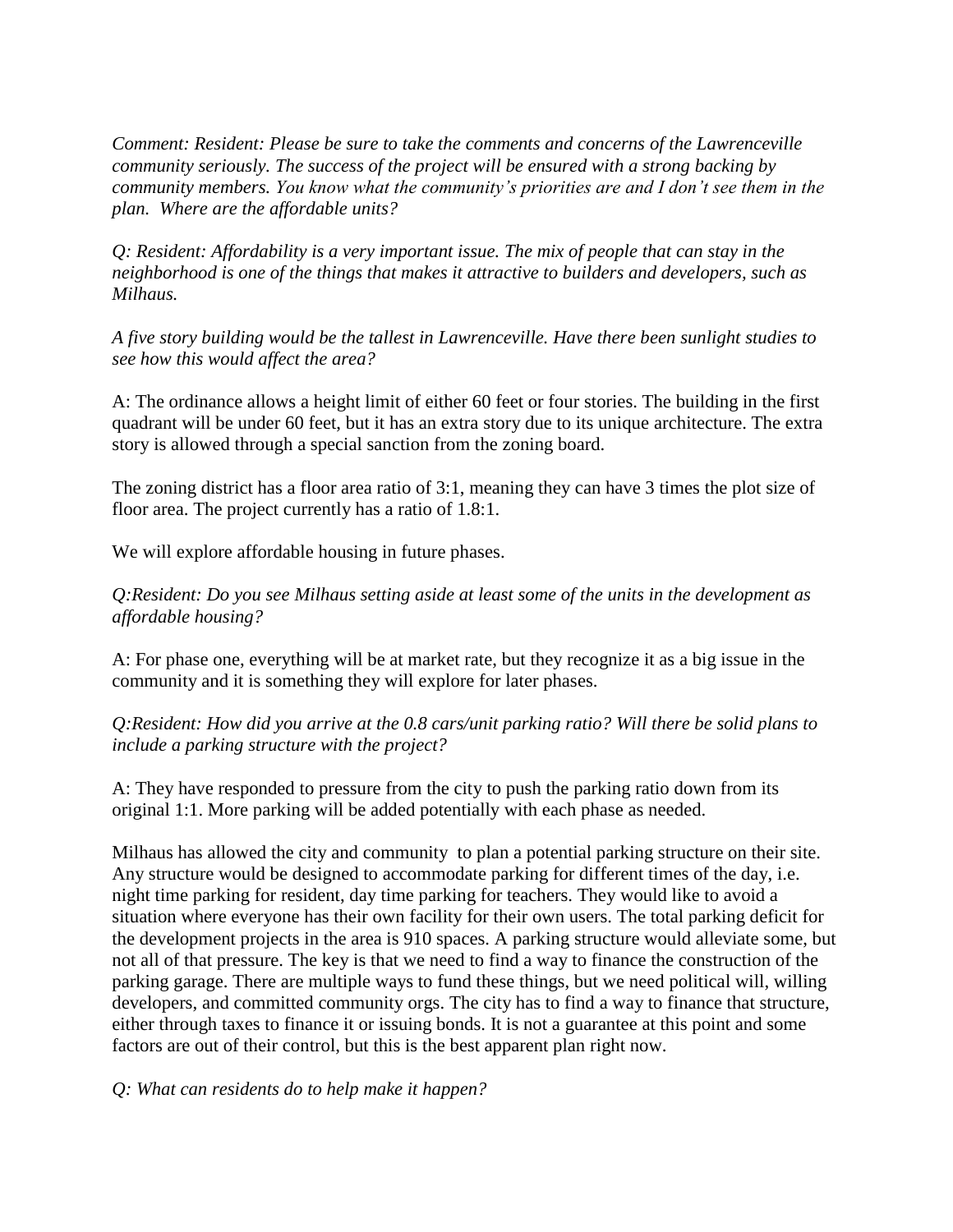A: Letting officials know that this is a major concern. Some of that has been done tonight with government representatives here to hear everyone's concerns, but they will have to continue advocating for it moving forward.

## **Additional written questions were collected at the end of the meeting and the development team shared responses following the meeting:**

## *Q: How will sidewalk access be maintained around the site during construction?*

Currently, there are only sidewalks along a small portion of the perimeter of the site. At this time, the sidewalk along 40<sup>th</sup> Street near Rite Aid will not be affected, as this is not in the scope of this project. The sidewalk along Butler Street may be temporarily closed at times between July 2016 and May of 2017.

## *Q: Will Foster Street from 39th to 40th be widened or will parking be on one side only? 39th and Foster isn't wide enough for a 2 way street.*

Foster Street from 39<sup>th</sup> to 40<sup>th</sup> does not exist now. The new street is planned to be 40 feet in width and accommodate two way traffic, with parallel parking on both sides outside of that width. Street plantings and sidewalks will also be included in the design of the street, but in addition to the 40' dimension.

## *Q: Will Milhaus be responsible for any damage to our property on 39th Street during construction? How can we protect our property?*

We will perform a video survey of the adjacent properties before construction commences to ensure the condition of the properties is unchanged. Our contractor and all subcontractors will carry the appropriate amount of insurance.

*Q: What percentage are the developers "donating" for Public Art? Are there plans to include Public Art on site, on buildings? Is there a mechanism within local code to make sure there is a certain percentage of land or investment dedicated to public art?*

We are not aware of any regulatory codes requiring public art. Plans and scope for public art have not been solidified at this time. Milhaus, however, includes local art open to the public in many of our projects, and Arsenal Terminal will be no exception.

*Q: There is mention of public transportation – Buses now at peak hours are overcrowded. Imagine adding several more hundred people. Are there plans for the Port Authority to beef up their bus service? How will the shuttle and bus interact?*

We are aware of the overcrowding at peak AM and PM times, especially on the #91. Local stakeholders are pushing towards the charge of a potential shuttle or circulator that would provide direct access to Lawrenceville and downtown. The specifics of this shuttle have not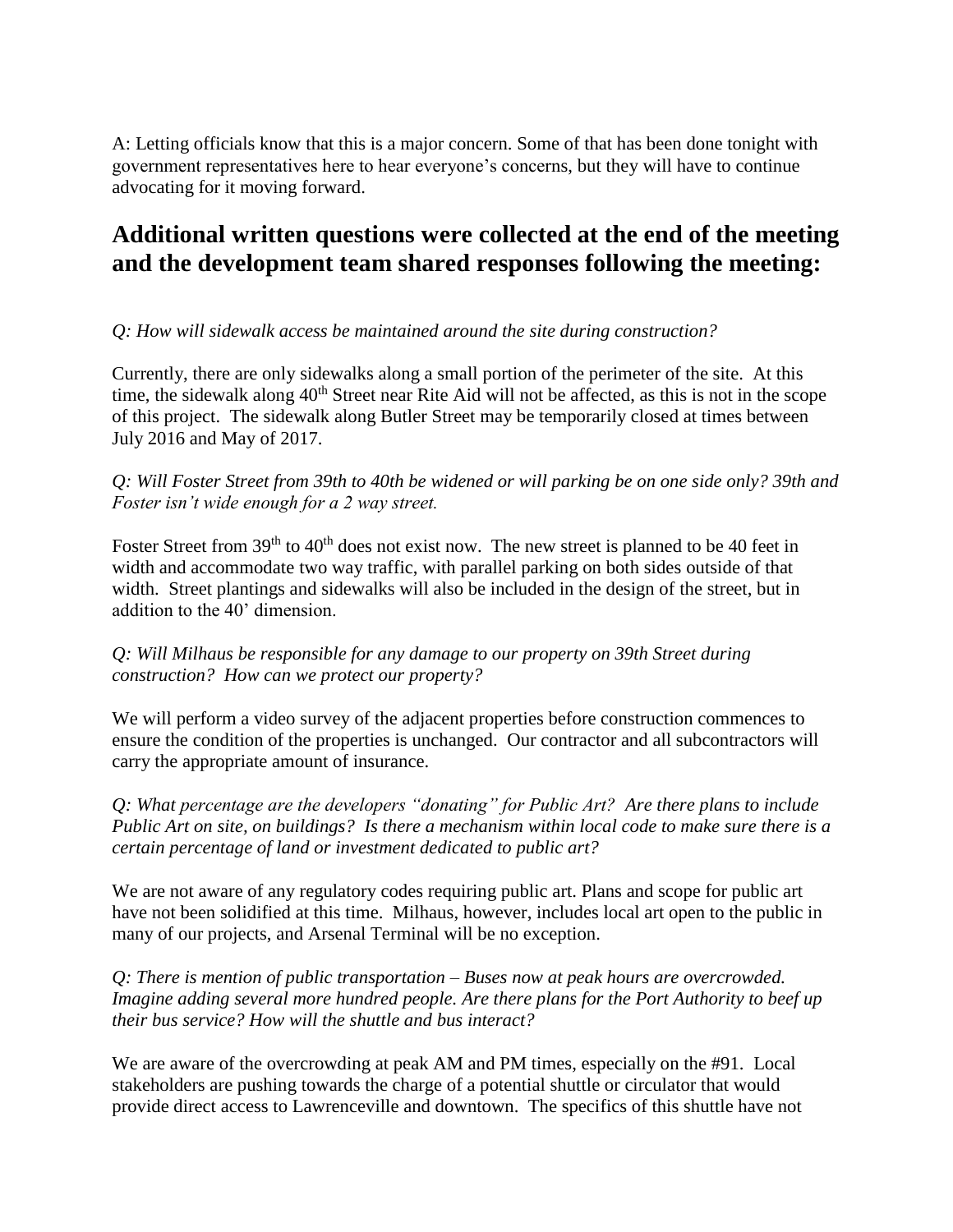been determined. i.e. operator, path, timing, etc. Milhaus has additionally talked with ZipCar to locate within their site and provide another means of transportation. We are also planning to include a new bus shelter for those waiting in line for the bus.

*Q: Those buildings are full of lead paint. Who is going to monitor the air quality? Could CMU or GASP be made aware and involved? How will you protect public health during demolition and construction?*

We do not know the extent of lead paint in the buildings at this time. If it is painted on steel, the paint will not be friable and therefore not become airborne, which means demolition will continue as planned. If the paint requires abatement prior to demolition, it would be performed under controlled, monitored, abatement requirements. We would follow the abatement protocol outlined by an abatement consultant.

*Q: How much of initial development is dedicated to retail space? What is the breakdown by phase of retail vs/ residential space? What is the unit count breakdown per phase, and parking count per phase?*

At this time, all retail will be included in Phase 1- approximately 21,000 SF. Please note: Phase 1 is the only concrete plan at this time, later phases could change depending on outside influence. The number of units will not increase.

Phase 1- Residential Units: 235; Retail: 21,000 SF; Parking: 211 spaces. Phase I also has the potential for temporary parking in later to-be-developed phases.

Phase 2- Residential units: 200; Parking: 193 spaces

Phase 3- Residential units: 190; Parking: 158 spaces

*Q: How many parking spaces will be added to Butler Street?*

10 spaces

*Q: The developer mentioned LEED certification as their standard, but that response is not sufficient. What is the life expectancy of the buildings? What materials will be used for core construction? (Not exterior – the core structure) When will the buildings need to undergo renovations…20, 30, 40, 50 years? Will we be able to preserve your buildings 100 years later like we in Lawrenceville or will they need to be torn down?*

While it is impossible to determine the life span of these buildings, Milhaus strives to build high quality product. One aspect of high-quality market rate apartments is contemporary finishes that reflect current trends. Therefore, it is possible that these buildings may need renovations and upgrades in 30 years or so. The townhomes along 39<sup>th</sup> Street are meant to mimic the current Lawrenceville housing stock and may not need renovations or upgrades for 50 years or more.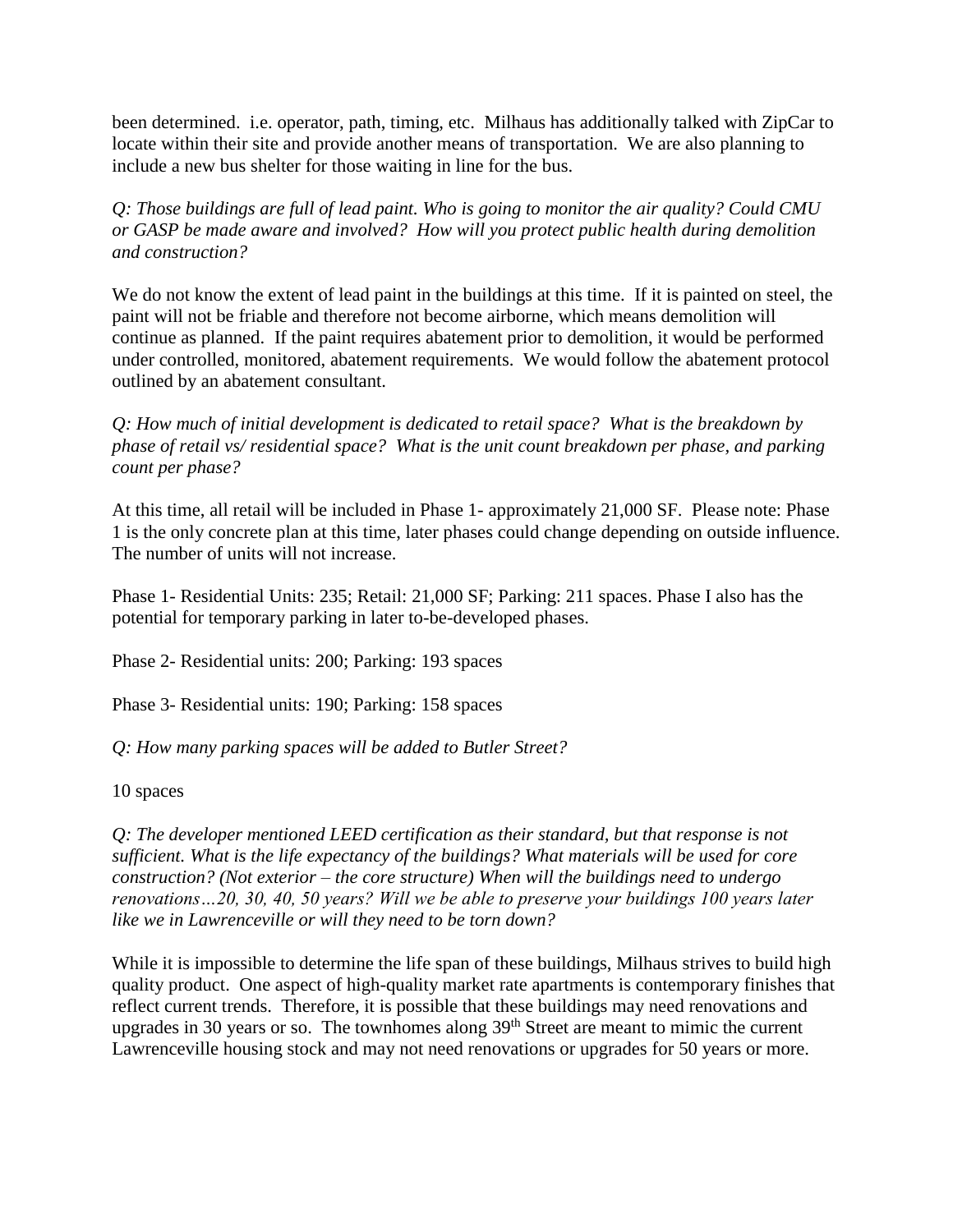*Q: Is the through street as Foster complete? Will there be a light there? Traffic on Foster is horrible. I am not in favor of more traffic on residential streets.*

Foster will not be connected through to  $40<sup>th</sup>$  Street. Therefore, the intended users for the new extension are development residents.

## *Q: Have any of the following been considered?*

*- Housing for lower to mid income, elderly, long-time residents? You mentioned in later phases, will you commit to this?*

As a market-rate developer, our plans at this time do not include affordable housing. Understanding this is an issue both city-wide and especially in Lawrenceville, we will agree to meet with affordable housing developers to understand the potential for these type of units in later phases.

## *- Public access to the river (Fishing, small boats, etc…)? How will this be maintained and dedicated for public use?*

We cannot speak to access to the river, as our site is not adjacent the river. As mentioned before, we are working with the relevant public stakeholders to explore connectivity options underneath the bridge at Willow Street leading to the existing Kayak launch and Bernard Dog Run. This connection would be for pedestrians, bicyclists, and potentially vehicles.

## *- A new river roadway to relieve Butler St. traffic?*

There is no river roadway planned. There is a Willow Street connection (see above) proposed, but not set in stone. We are working with local stakeholders to carry out this plan. It is assumed this would move some traffic from Butler Street. It is not along the river, but aligns with the existing Willow Street.

## *- Underground parking for residents. At least one per unit?*

There is no underground parking planned on this site. Approximately 40% of all parking will be within the buildings, but at-grade. This will be in the form of private garage or podium style parking. The residential parking ratio will be 0.8:1. See also the response below.

*Q: How many bedrooms will each unit have during phase one? Given the variability of the building sizes, it's not hard to imagine one, two, and three bedroom spaces coexisting together, especially since they plan on renting at "market value". Unless they are really planning on nothing but one bedroom units, their 80% per unit parking accommodation is extremely misleading. The current parking problems of Lawrenceville are stressed by multi-unit buildings that have upwards to three or four drivers each with their own cars. If we factor that each unit has at an average of two residents in each unit (a bit high, granted I lack definite information), and half of the units have one car, and the others have two cars per unit, 80% parking accommodation for Milhaus residents drops closer to 50%. Given the profits that Milhaus seeks*